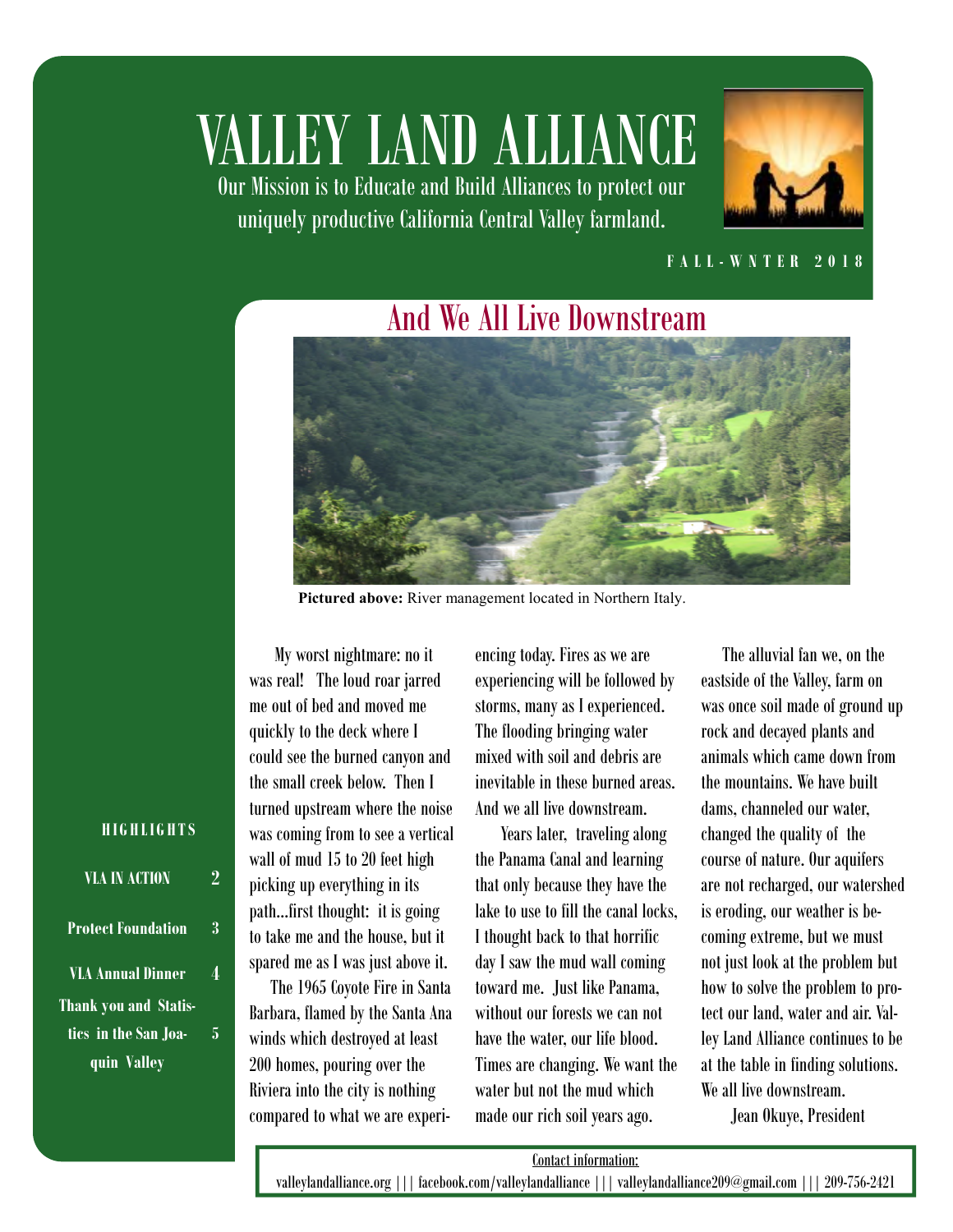### **Valley Land Alliance in Action**

Agriculture Network, CALCAN, is sul This has been possible because of people like **YOU**. Thank you! Below you will see what VLA has been up to the past year and also provide you with some places to explore more information about our Central Valley. VLA has partnered with several organizations such as The Nature Conservancy, TNC, East Merced Resource Conservation District, Merced County Farm Bureau, California Climate & working on policies and action to protect our valuable agriculture land in our valley.

We have also met with supervisors, and local agencies such as the Merced County Association of Governments, MCAG, and Merced County Local Agency Formation Commission, LAFCo, and the American Farmland Trust, AFT, regarding policies for land use and managing our resources.

As we can see, and as we

shout out, there is a threat to losing our high-quality farmland to urbanization with many people working on the coast but not being able to afford housing there. This, coupled with insufficient water our farmers and farmland need, is drying up our ability to produce crops.

Recently reported by AFT, almost half of the valley's high-quality agricultural land is subject to high water stress and/or high development risk. AFT also reports most of the high-quality ag land in the valley is found along Hwy 99 where it is most vulnerable to development. This is also where underground water supplies can be most readily replenished, many acres are near cities along Hwy 99.

#### **Resources to consider:**

Water & Power: A California Heist, a movie on Netflix by National Geographic, Valleylandalliance.org, Country-ventures.org, eastmercedrcd.org farmland.org/California, thenaturreconservancy.org, lafcomerced.org, pcl.org mavensnotebook.com, Groundwaterexchange.org theguardian.com, https:/maps. conservation.ca.gov/terracount/ documents/ (many maps including maps in the study: Resilient Merced: A County Guide to Advance Climate Change Mitigation and Complementary Benefits through Land Management and Conservation.)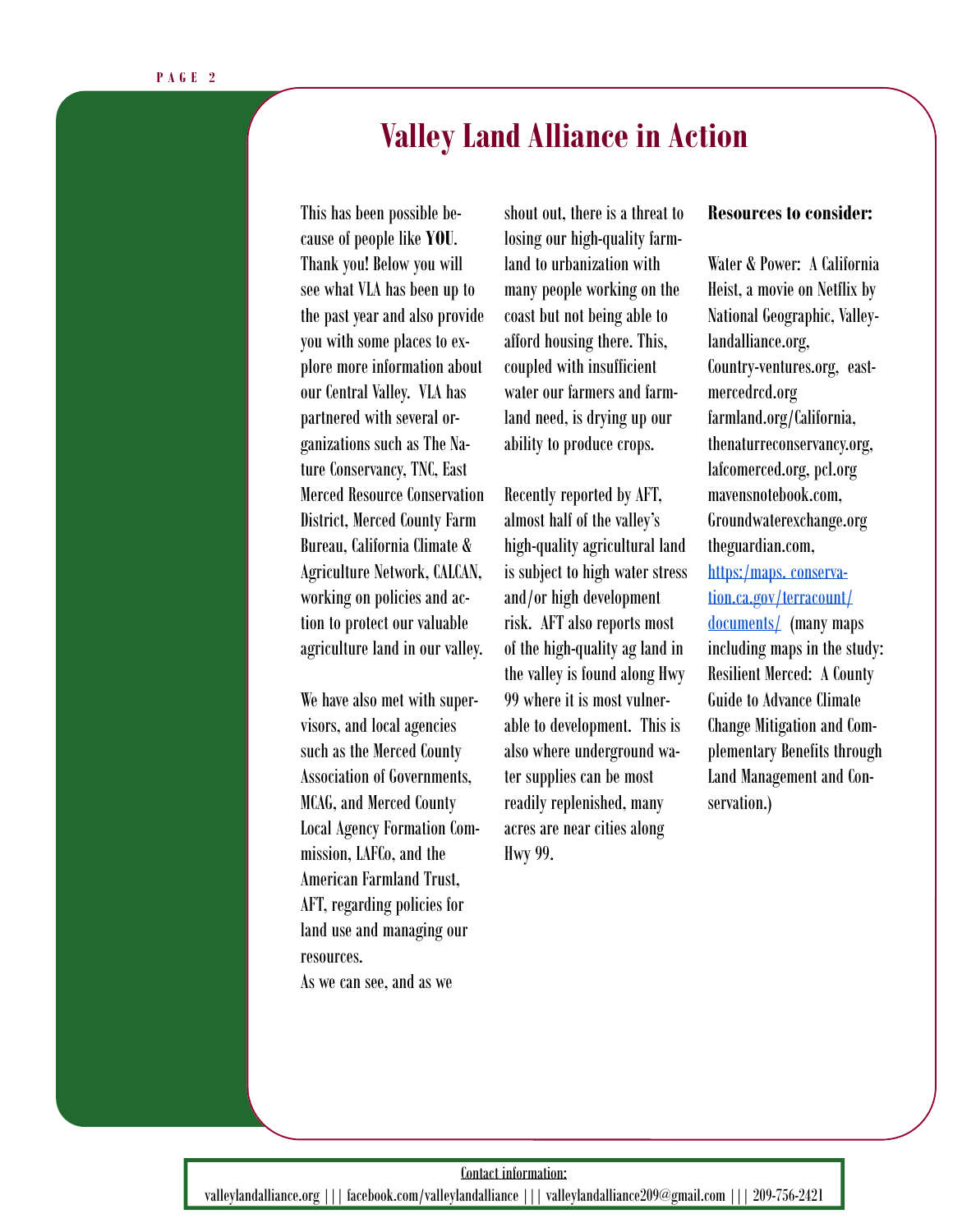### *Protect Foundation of all our Feasts*

*We are thankful for the bounty we share. The massive harvest, especially from California, would have overwhelmed our Pilgrim predecessors. Billions of servings of food products make their way to tables around the world with ever increasing efficiency. Weather, land and water compliment the ongoing efforts by millions of people working to grow, process and distribute food for our Thanksgiving Day feasts and for everyday life.* 

*During and beyond this Thanksgiving season we hold the opportunity to secure and enhance our moral responsibility as food providers for the world. As we grow together, we can also grow smarter. We must avoid allowing masses of humanity to sprawl onto and over the very land used to nourish us. We can plan better, grow better and be better. We can choose to protect our best soils for growing food, providing a legacy for future generations.* 

*Every California city and county is required to develop landuse plans. Let's tell our elected officials that our continuing bounty of food products depends on wise use of California's land and water resources. We can't all live in the garden, but thanks to farming in our region all of us have a seat at our nation's abundant Thanksgiving Day table. Happy Thanksgiving Day American!* 



Denny Jackman, Modesto

Gratitude for all we have is on our minds, especially this time of year. Thanks, Denny, for your continued, endless efforts to save our farmland in the central valley.

Printed Nov. 22, 2018 in Modesto Bee

#### Contact information:

valleylandalliance.org ||| facebook.com/valleylandalliance ||| valleylandalliance209@gmail.com ||| 209-756-2421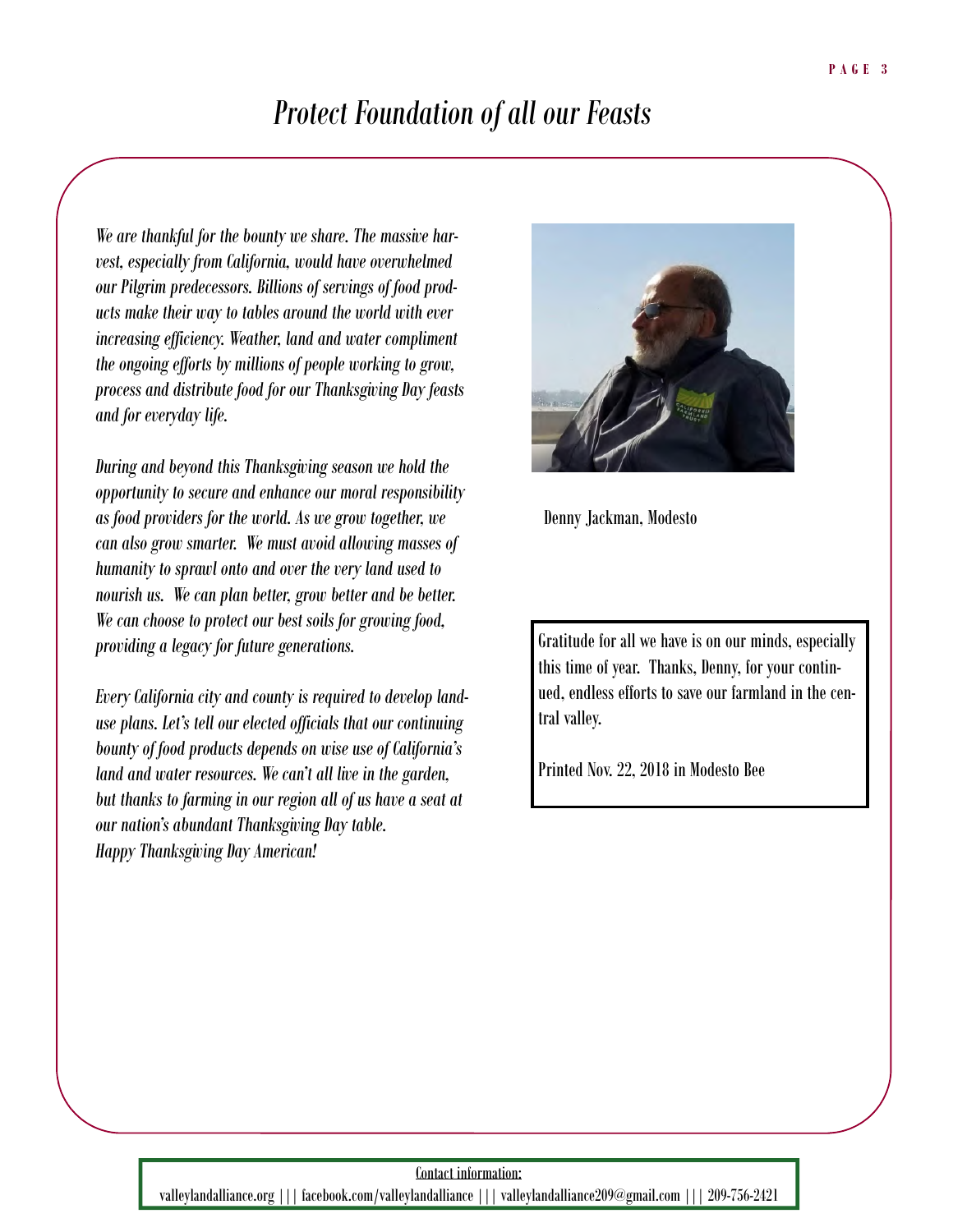# **VLA ANNUAL DINNER**



Nancy Cassidy, singersongwriter, gave a special performance at the 2018 Valley Land Alliance Annual Dinner. Her songs often reflect on how we can nurture our environment.

Brian Martin-Gutierrez (right), a Mechanical Engineering student at UC Merced was awarded the 2018 Peter & Rochelle Koch Scholarship.





Joshua Davis (left), NRCS employee, gives a healthy soils presentation at the 2018Valley Land Alliance Annual Dinner!

Contact information: valleylandalliance.org ||| facebook.com/valleylandalliance ||| valleylandalliance209@gmail.com ||| 209-756-2421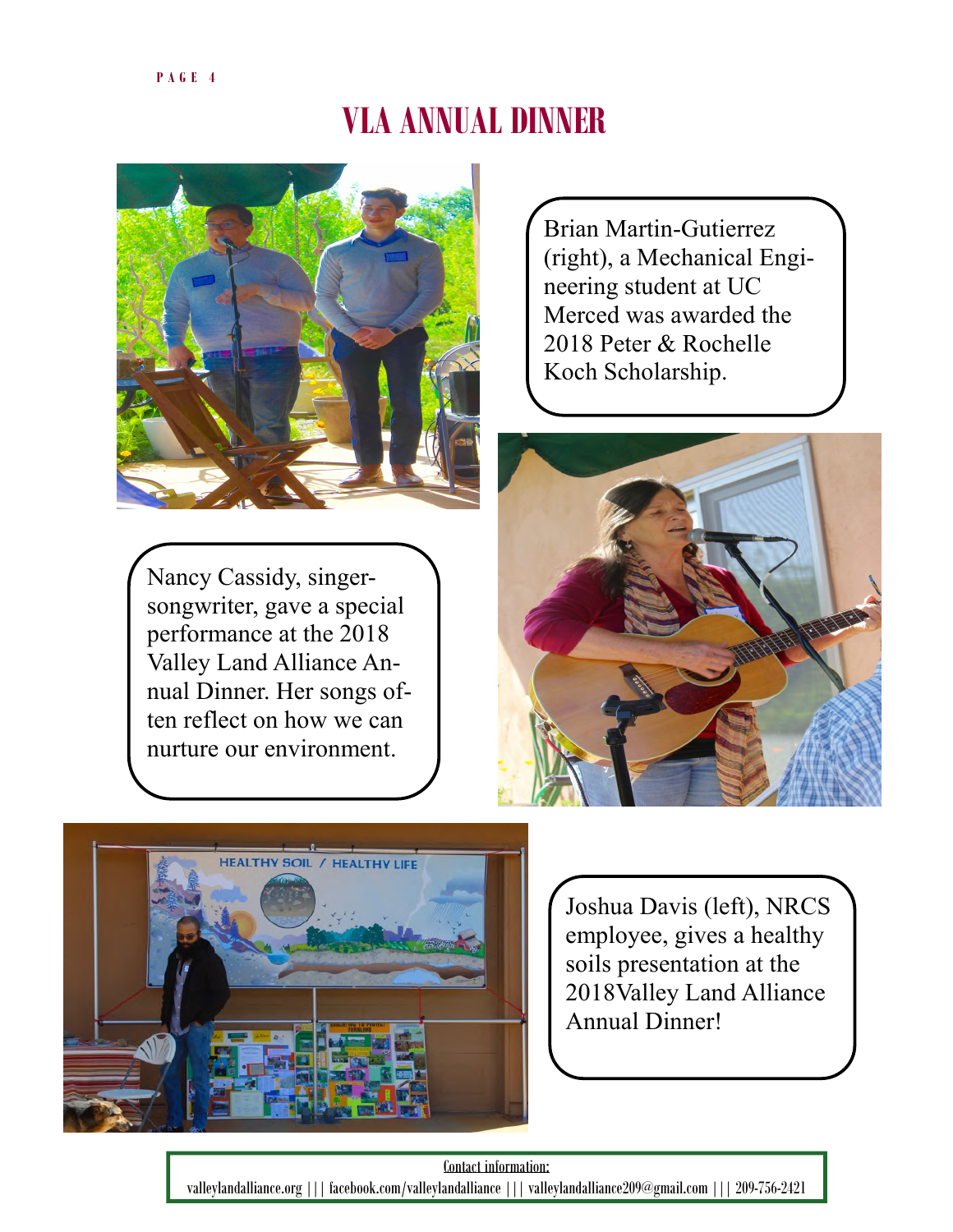### **Thank you to our supporters!!**

We would like to give thanks to all the people who have supported us throughout the years!

Thank you to everyone who attended and participated in the Valley Land Alliance Annual Dinner!

We would like to give a special thanks to the *John and Nancy Cassidy family foundation*  and advised funds of **Silicon Valley Community foundation** for their donations!

# **Statistics in the San Joaquin Valley**

*July 2018 study by American Farmland Trust in partnership with Conservation Biology Institute: San Joaquin Land and Water Strategy farmland.org/Caliifornia sjvp.databasin.org* 

"Less than 1 of 10 acres of agricultural land in the valley is of high quality with low water stress."

"Almost half of the valley's high quality agricultural land is subject to high water stress and/or high development risk."

"High quality agricultural land, especially with low water stress, is at greater risk of development than any other land."

"Most of the high quality agricultural land in the valley is found along the Hwy 99 corridor where it is most vulnerable to development."

"Given the likelihood of change, the sustainability of valley agriculture will depend on actively managing land and water resources, not just on an individual farm basis, but from a system-wide perspective with a view to optimizing the combination of land quality and water security."